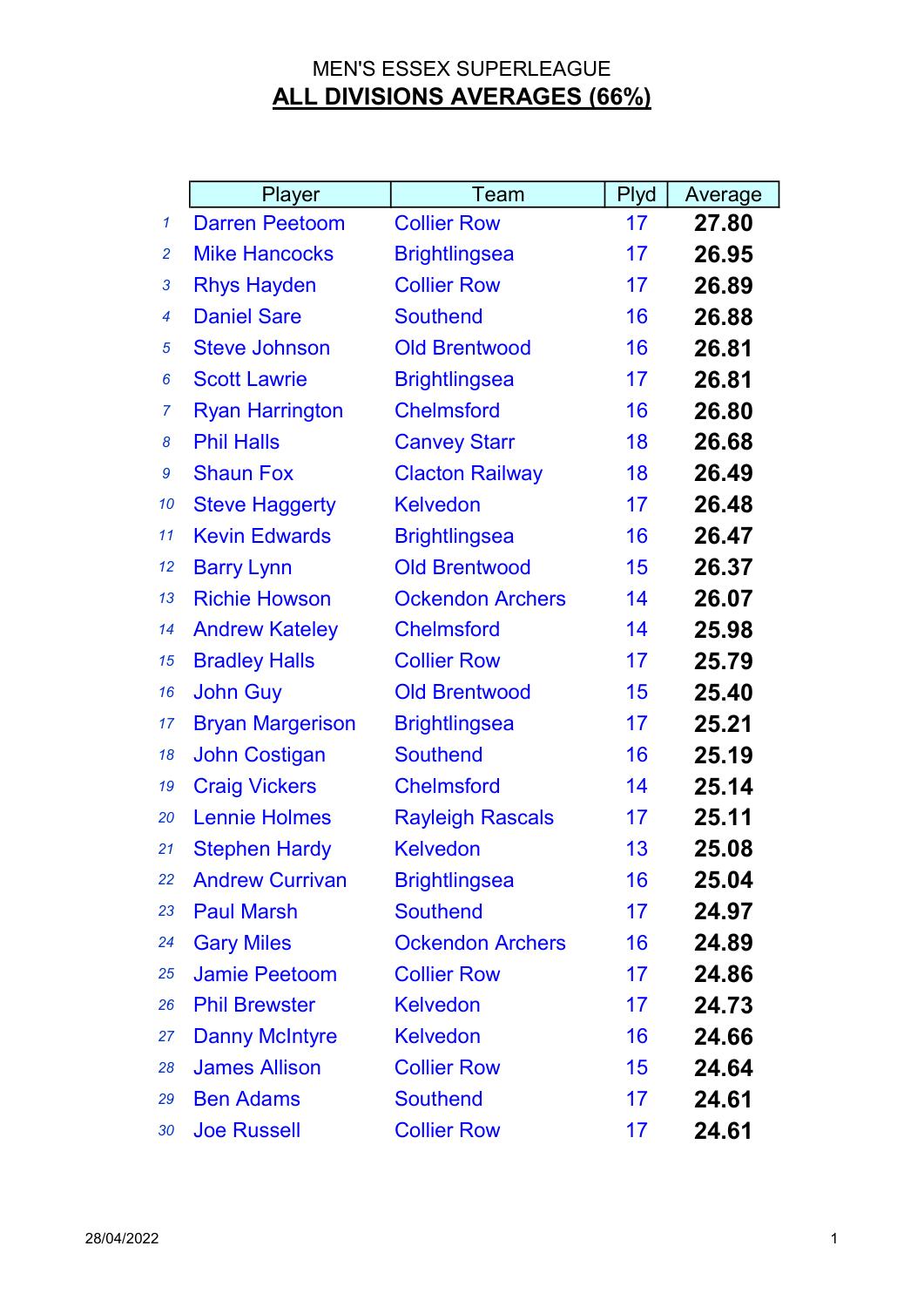|    | Player                    | Team                        | <b>Plyd</b> | Average |
|----|---------------------------|-----------------------------|-------------|---------|
| 31 | <b>Wayne Gleed</b>        | <b>Ockendon Archers</b>     | 17          | 24.48   |
| 32 | <b>Simon Monk</b>         | <b>Chelmsford</b>           | 16          | 24.38   |
| 33 | <b>Matthew Good</b>       | <b>Clacton Railway</b>      | 9           | 24.29   |
| 34 | <b>Tony Osborne</b>       | <b>Brightlingsea</b>        | 16          | 24.22   |
| 35 | <b>Mark Barnes</b>        | <b>Clacton Railway</b>      | 18          | 24.00   |
| 36 | <b>Adam Howard</b>        | <b>Cressing Templars</b>    | 17          | 23.98   |
| 37 | <b>Max Holmes</b>         | <b>Rayleigh</b>             | 15          | 23.92   |
| 38 | <b>Tim Franklin</b>       | <b>Cressing Templars</b>    | 17          | 23.87   |
| 39 | <b>Malcolm Clark</b>      | <b>Basildon</b>             | 16          | 23.84   |
| 40 | <b>Jason Murphy</b>       | <b>Rayleigh Rascals</b>     | 16          | 23.83   |
| 41 | <b>Darren Richardson</b>  | <b>Rayleigh Rascals</b>     | 17          | 23.77   |
| 42 | <b>Matt Garrett</b>       | <b>Chelmsford</b>           | 13          | 23.51   |
| 43 | <b>Martin Compton</b>     | <b>Chelmsford Crusaders</b> | 17          | 23.43   |
| 44 | <b>Steve Woodside</b>     | <b>Southend</b>             | 12          | 23.39   |
| 45 | <b>Martin Saunders</b>    | <b>Chelmsford</b>           | 11          | 23.37   |
| 46 | <b>Michael Pinnington</b> | <b>Rayleigh Rascals</b>     | 17          | 23.30   |
| 47 | <b>Shaun Walsh</b>        | <b>Laindon Q Ball</b>       | 15          | 23.11   |
| 48 | <b>Mark Chapman</b>       | <b>Chelmsford</b>           | 16          | 23.08   |
| 49 | <b>Kevin Beech</b>        | <b>Southend</b>             | 11          | 23.08   |
| 50 | <b>Mark Derby</b>         | <b>Basildon</b>             | 17          | 23.08   |
| 51 | <b>Robert Donat</b>       | <b>Old Brentwood</b>        | 17          | 23.05   |
| 52 | <b>Stuart Wicks</b>       | <b>Cressing Templars</b>    | 18          | 23.04   |
| 53 | <b>Mark Landers</b>       | <b>Collier Row</b>          | 13          | 23.03   |
| 54 | <b>Michael McCombe</b>    | <b>Ockendon Archers</b>     | 15          | 23.02   |
| 55 | <b>Alan Collins</b>       | <b>Brightlingsea</b>        | 17          | 22.94   |
| 56 | <b>Dominic Ryan</b>       | <b>Kelvedon</b>             | 14          | 22.91   |
| 57 | <b>Rob Wilks</b>          | <b>Chelmsford Crusaders</b> | 18          | 22.86   |
| 58 | <b>Liam Willis</b>        | <b>Clacton Railway</b>      | 18          | 22.74   |
| 59 | <b>Liam Pender</b>        | <b>Ockendon Archers</b>     | 14          | 22.74   |
| 60 | <b>Phil Daldry</b>        | <b>Prittlewell Pirates</b>  | 17          | 22.62   |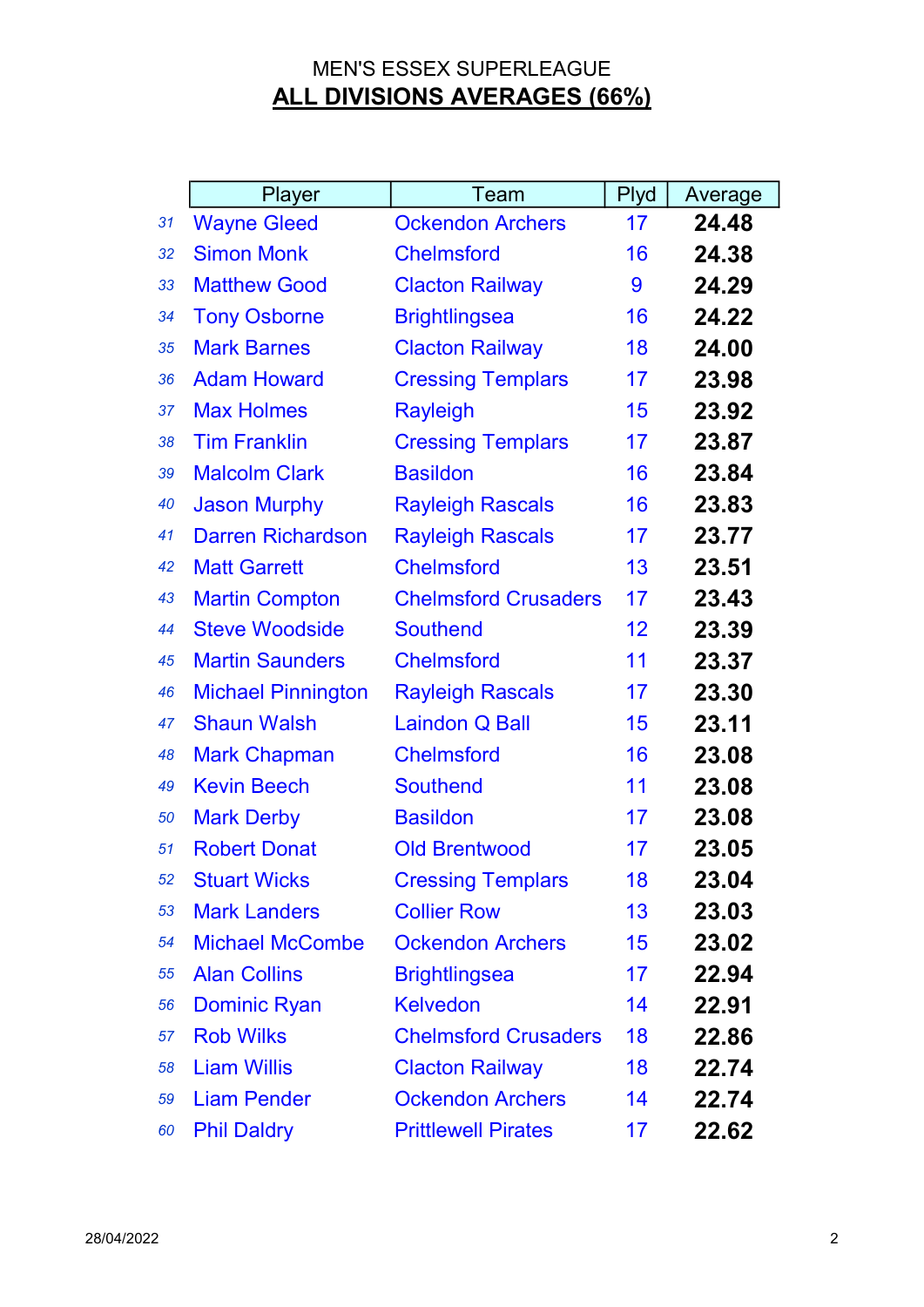|    | Player                  | Team                        | Plyd | Average |
|----|-------------------------|-----------------------------|------|---------|
| 61 | <b>Mark Banham</b>      | <b>Old Brentwood</b>        | 16   | 22.57   |
| 62 | <b>Robert Turner</b>    | <b>Collier Row</b>          | 16   | 22.56   |
| 63 | <b>Brandon Western</b>  | <b>Colchester Town</b>      | 16   | 22.54   |
| 64 | <b>Chris Ping</b>       | <b>Rayleigh Rascals</b>     | 10   | 22.54   |
| 65 | <b>Steve Laybourn</b>   | <b>Kelvedon</b>             | 17   | 22.52   |
| 66 | <b>Paul Tait</b>        | <b>Basildon</b>             | 17   | 22.47   |
| 67 | <b>Robbie Smith</b>     | <b>Old Brentwood</b>        | 16   | 22.45   |
| 68 | <b>Robbie Vallance</b>  | <b>Old Brentwood</b>        | 16   | 22.39   |
| 69 | <b>James Cunningham</b> | <b>Rayleigh</b>             | 16   | 22.38   |
| 70 | <b>Rob Caton</b>        | <b>Chelmsford Crusaders</b> | 17   | 22.17   |
| 71 | <b>Keith Petrie</b>     | <b>Ockendon Archers</b>     | 15   | 22.14   |
| 72 | <b>Tony Cole</b>        | <b>Ockendon Archers</b>     | 12   | 22.13   |
| 73 | Dave St John            | <b>Rayleigh</b>             | 17   | 22.12   |
| 74 | <b>Tony Sauvary</b>     | <b>Rayleigh</b>             | 18   | 22.05   |
| 75 | <b>Paul Barham</b>      | <b>Southend</b>             | 9    | 22.03   |
| 76 | <b>Fred Evans</b>       | <b>Chelmsford</b>           | 9    | 21.96   |
| 77 | <b>Dean Hyde</b>        | <b>Rayleigh</b>             | 13   | 21.96   |
| 78 | <b>John Sutton</b>      | <b>Rayleigh</b>             | 17   | 21.94   |
| 79 | <b>Paul Walker</b>      | <b>Colchester Town</b>      | 14   | 21.90   |
| 80 | <b>Jake Fewell</b>      | <b>Colchester Town</b>      | 15   | 21.88   |
| 81 | <b>Lewis Dyson</b>      | <b>Halstead</b>             | 16   | 21.77   |
| 82 | <b>Gary Godden</b>      | <b>Thurrock</b>             | 17   | 21.71   |
| 83 | <b>Aron Anderson</b>    | <b>Rayleigh Rascals</b>     | 15   | 21.65   |
| 84 | <b>Michael Benton</b>   | <b>Kelvedon</b>             | 13   | 21.60   |
| 85 | <b>Ronnie Johnson</b>   | <b>Basildon</b>             | 17   | 21.49   |
| 86 | <b>Donna Gleed</b>      | <b>Ockendon Archers</b>     | 15   | 21.46   |
| 87 | <b>Adam Gwilliams</b>   | <b>Kelvedon</b>             | 16   | 21.43   |
| 88 | <b>Simon Barry</b>      | <b>Thurrock</b>             | 17   | 21.41   |
| 89 | <b>Mel Sylvester</b>    | <b>Chelmsford</b>           | 10   | 21.37   |
| 90 | <b>Lewis Gilson</b>     | <b>Rayleigh Rascals</b>     | 11   | 21.31   |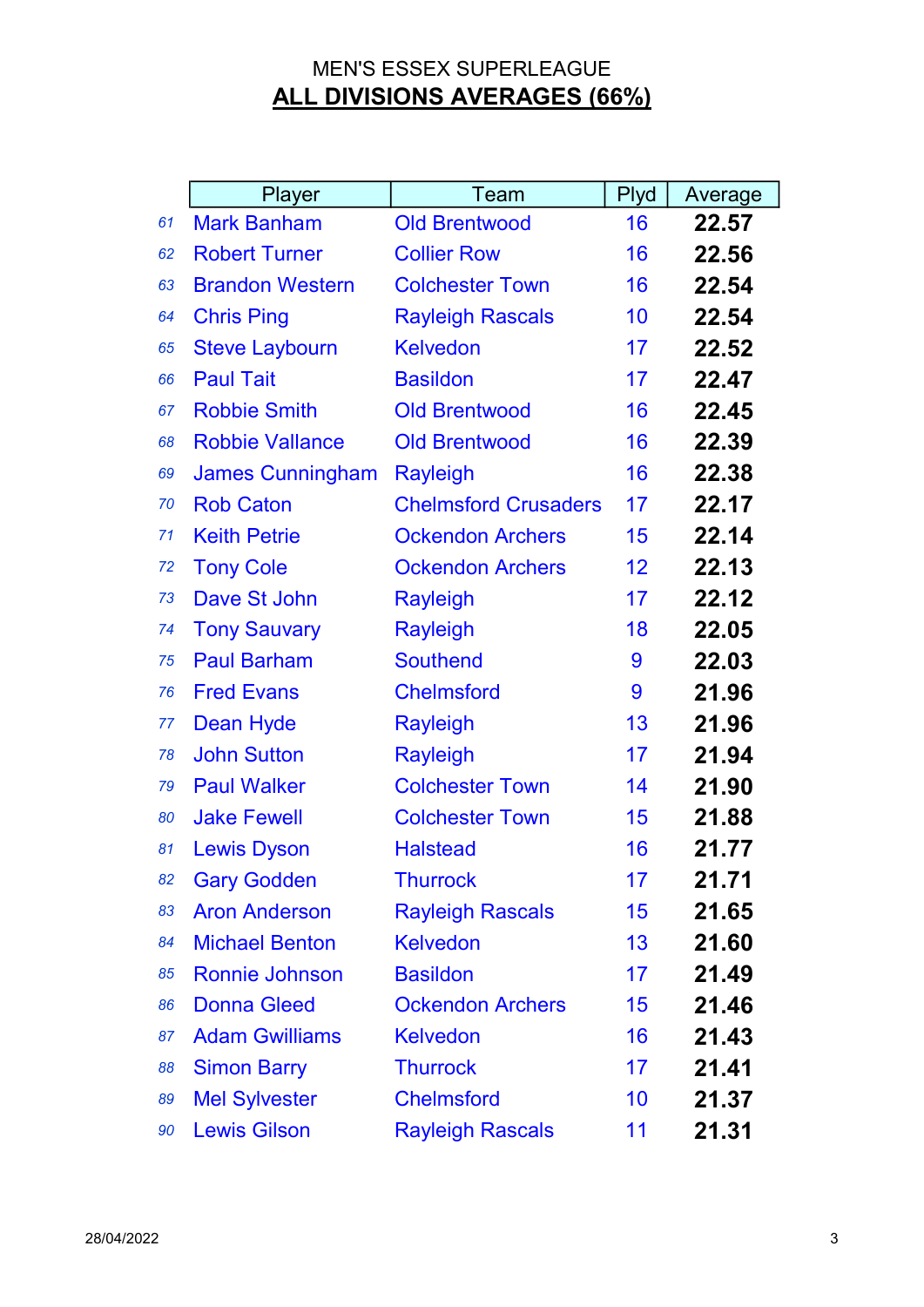|     | Player                    | Team                        | <b>Plyd</b> | Average |
|-----|---------------------------|-----------------------------|-------------|---------|
| 91  | <b>Simon Ramage</b>       | <b>Basildon</b>             | 14          | 21.28   |
| 92  | <b>Mick Cain</b>          | <b>Colchester Town</b>      | 18          | 21.19   |
| 93  | <b>Charlie Levy</b>       | <b>Laindon Q Ball</b>       | 14          | 21.12   |
| 94  | <b>Jason Dawson</b>       | <b>Prittlewell Pirates</b>  | 18          | 21.09   |
| 95  | <b>Darrell Claydon</b>    | <b>Rayleigh</b>             | 14          | 21.05   |
| 96  | <b>Paul Goodwin</b>       | <b>Chelmsford Crusaders</b> | 17          | 21.00   |
| 97  | <b>Graham Austic</b>      | <b>Laindon Q Ball</b>       | 15          | 20.94   |
| 98  | <b>David Gwilliams</b>    | <b>Kelvedon</b>             | 11          | 20.92   |
| 99  | <b>Mark Stafford</b>      | <b>Laindon Q Ball</b>       | 13          | 20.90   |
| 100 | <b>Grant Hilton</b>       | <b>Thurrock</b>             | 10          | 20.83   |
| 101 | <b>Keith Bodimeade</b>    | <b>Chelmsford</b>           | 12          | 20.80   |
| 102 | <b>Carl Smith</b>         | <b>Basildon</b>             | 15          | 20.62   |
| 103 | <b>Keith Ridgway</b>      | <b>Basildon</b>             | 10          | 20.58   |
| 104 | <b>Carl Sutton</b>        | <b>Prittlewell Pirates</b>  | 10          | 20.56   |
| 105 | <b>Matthew Doe</b>        | <b>Chelmsford Crusaders</b> | 16          | 20.53   |
| 106 | <b>Danny Lynn</b>         | <b>Halstead</b>             | 17          | 20.47   |
| 107 | <b>Eddie Gosling</b>      | <b>Colchester Town</b>      | 18          | 20.42   |
| 108 | <b>Danny Smith</b>        | <b>Basildon</b>             | 12          | 20.39   |
| 109 | <b>Nigel Buckle</b>       | <b>Canvey Starr</b>         | 10          | 20.34   |
| 110 | <b>Christopher Holden</b> | <b>Cressing Templars</b>    | 18          | 20.33   |
| 111 | <b>Richard Marshall</b>   | <b>Halstead</b>             | 16          | 20.20   |
| 112 | <b>Steve Wheeler</b>      | <b>Clacton Railway</b>      | 12          | 20.19   |
| 113 | <b>Keith Thorne</b>       | <b>Canvey Starr</b>         | 15          | 20.19   |
| 114 | <b>Kevin Bright</b>       | <b>Canvey Starr</b>         | 11          | 20.10   |
| 115 | <b>Billy Holmes</b>       | <b>Rayleigh Rascals</b>     | 11          | 20.07   |
| 116 | <b>Andrew Bacon</b>       | <b>Clacton Railway</b>      | 17          | 19.94   |
| 117 | <b>Mark Solly</b>         | Laindon Q Ball              | 15          | 19.92   |
| 118 | <b>Mark Layland</b>       | <b>Prittlewell Pirates</b>  | 17          | 19.88   |
| 119 | <b>Shaun Brewster</b>     | <b>Maldon</b>               | 9           | 19.83   |
| 120 | <b>Leon Griffiths</b>     | <b>Cressing Templars</b>    | 18          | 19.80   |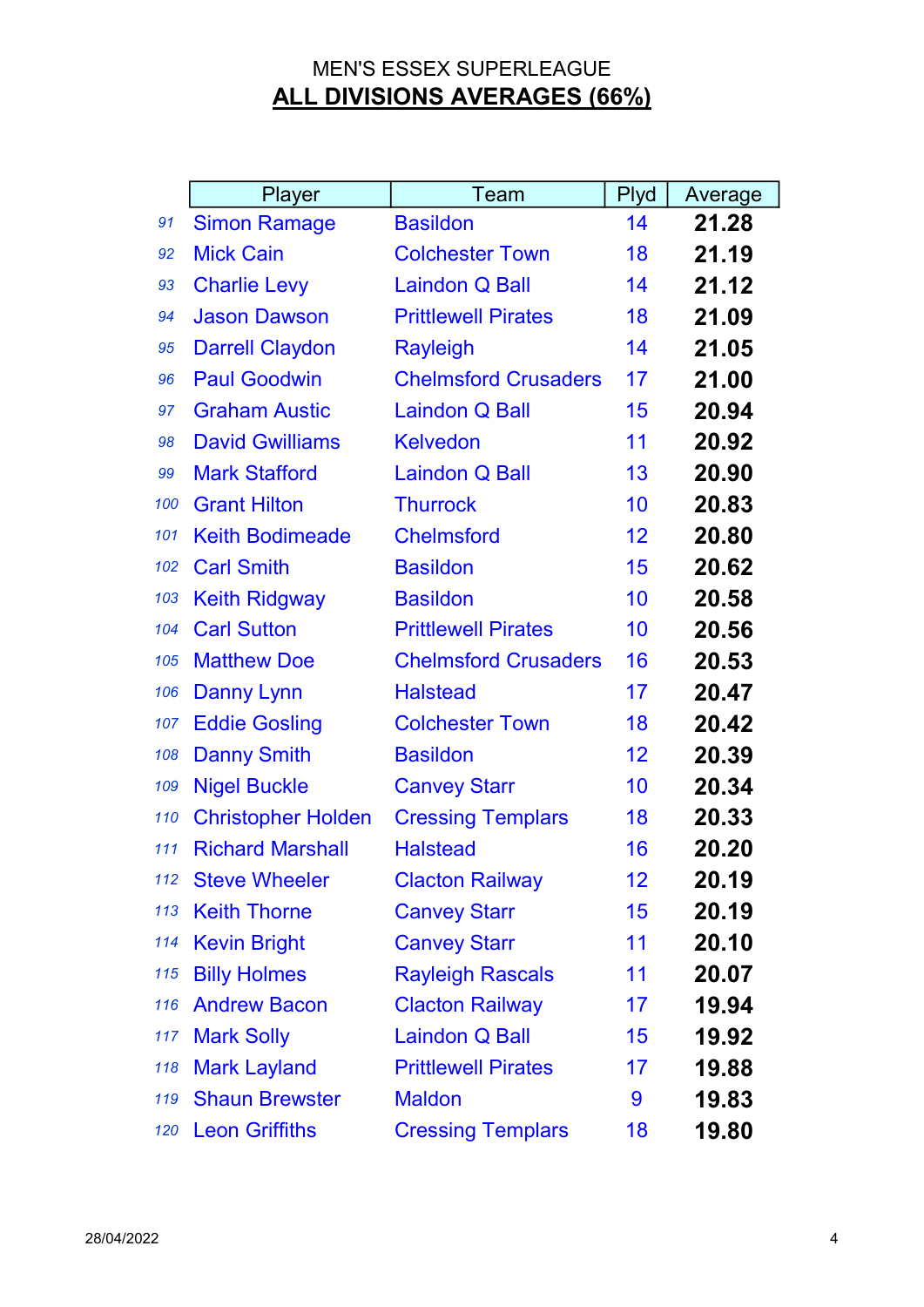|     | Player                 | Team                        | Plyd              | Average |
|-----|------------------------|-----------------------------|-------------------|---------|
| 121 | <b>Kevin Mead</b>      | <b>Halstead</b>             | 17                | 19.79   |
| 122 | <b>Michael Squelch</b> | <b>Laindon Q Ball</b>       | 13                | 19.74   |
| 123 | <b>James Donnelly</b>  | <b>Halstead</b>             | 9                 | 19.72   |
| 124 | <b>Elliot Harris</b>   | <b>Southend</b>             | 15                | 19.60   |
| 125 | <b>Shaun Lovett</b>    | <b>Old Brentwood</b>        | 16                | 19.60   |
| 126 | <b>Jason Farmer</b>    | <b>Halstead</b>             | 17                | 19.56   |
| 127 | <b>Anthony Lyddon</b>  | <b>Clacton Railway</b>      | 18                | 19.55   |
| 128 | <b>Jakob Kelly</b>     | <b>Brightlingsea</b>        | 16                | 19.51   |
| 129 | <b>Peter Brown</b>     | <b>Canvey Starr</b>         | 17                | 19.39   |
| 130 | <b>Daniel Hawkes</b>   | <b>Cressing Templars</b>    | 17                | 19.34   |
| 131 | <b>George Wood</b>     | <b>Chelmsford Crusaders</b> | 18                | 19.33   |
| 132 | <b>Simon Cade</b>      | <b>Laindon Q Ball</b>       | 15                | 19.31   |
| 133 | <b>Paul Hurley</b>     | <b>Laindon Q Ball</b>       | 16                | 19.28   |
| 134 | <b>Nick Benson</b>     | <b>Prittlewell Pirates</b>  | 15                | 19.24   |
| 135 | <b>Peter Browning</b>  | <b>Colchester Town</b>      | 12                | 19.02   |
| 136 | <b>lan Whiskin</b>     | <b>Basildon</b>             | 9                 | 18.91   |
| 137 | <b>Stephen Dennis</b>  | <b>Halstead</b>             | 16                | 18.90   |
| 138 | <b>Michael Francis</b> | <b>Canvey Starr</b>         | 17                | 18.88   |
| 139 | <b>Jeremy Hayes</b>    | <b>Clacton Railway</b>      | 14                | 18.83   |
| 140 | <b>Dickie Pryke</b>    | <b>Cressing Templars</b>    | 13                | 18.81   |
| 141 | <b>Haydn Lees</b>      | <b>Colchester Town</b>      | 16                | 18.77   |
| 142 | <b>Gary Barber</b>     | <b>Prittlewell Pirates</b>  | 12                | 18.72   |
| 143 | <b>Mark Gregory</b>    | <b>Colchester Town</b>      | 17                | 18.62   |
| 144 | <b>Peter Baldwin</b>   | <b>Clacton Railway</b>      | 11                | 18.62   |
| 145 | <b>Steven Western</b>  | <b>Colchester Town</b>      | $12 \overline{ }$ | 18.52   |
| 146 | <b>Rob Pengelly</b>    | <b>Rayleigh</b>             | 9                 | 18.51   |
| 147 | <b>Joey Francis</b>    | <b>Canvey Starr</b>         | 18                | 18.46   |
| 148 | <b>David Evans</b>     | <b>Prittlewell Pirates</b>  | 15                | 18.43   |
| 149 | <b>Steven Watkins</b>  | <b>Canvey Starr</b>         | 13                | 18.41   |
| 150 | <b>Simon Pratt</b>     | <b>Thurrock</b>             | 14                | 18.21   |